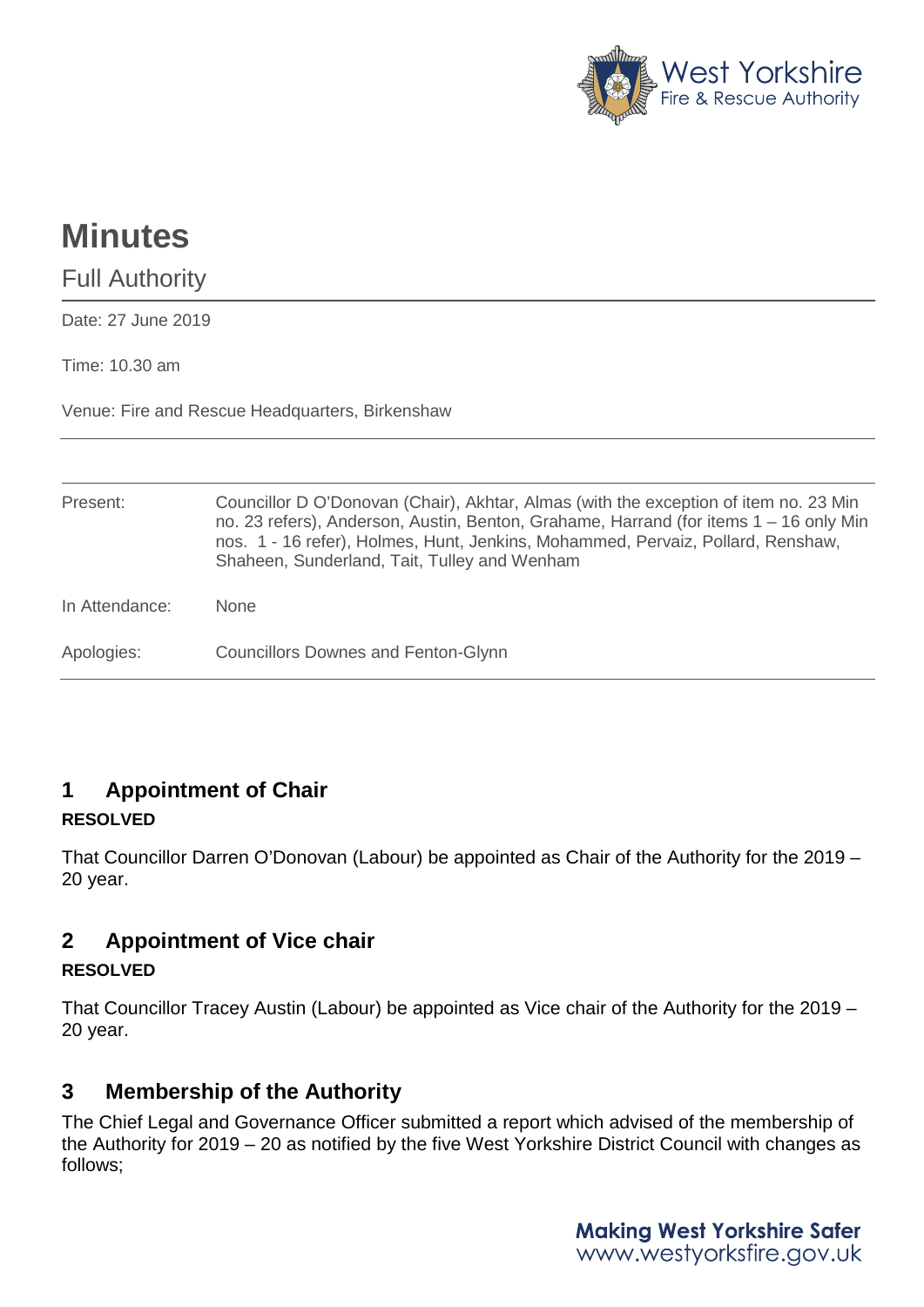| <b>Bradford</b> | Councillor Nussrat Mohammed (Labour) replacing Councillor Tess Peart (Labour)<br>and Councillor Fozia Shaheen (Labour) replacing Councillor Joanne Dodds<br>(Labour) |
|-----------------|----------------------------------------------------------------------------------------------------------------------------------------------------------------------|
| Calderdale      | Councillor Scott Lloyd Benton (Calderdale) replacing Councillor Chris Pillai<br>(Conservative)                                                                       |
| <b>Kirklees</b> | Councillor Mahmood Akhtar (Labour) replacing Councillor Judith Hughes (Labour)                                                                                       |
| Leeds           | Councillor David Jenkins (Labour) replacing Councillor Jessica Lennox (Labour)                                                                                       |
| Wakefield       | Councillor Steve Tulley (Labour) replacing Councillor Olivia Rowley (Labour)                                                                                         |

### **4 Chair's announcements**

The Chair welcomed the six new Members to the Fire Authority and, in their absence, thanked those Members who would not be returning for the current 2019 – 20 municipal year.

#### Memorial to Jeff Naylor

Members were advised that on 7 July 2019 the Fire Brigades Union would be unveiling a plaque in Lund Park, Keighley to remember Fireman Jeff Naylor. Jeff was the last West Yorkshire Firefighter to lose their life during the course of their duties. Members stood in silent tribute to commemorate the ultimate sacrifice made by Jeff Naylor in trying to rescue 5 children from a house fire on Broomhill Walk on 27<sup>th</sup> April 1983.

#### Ian Bitcon, Assistant Chief Officer and Director of Service Support

The Chair took the opportunity to thank Ian Bitcon, Director of Service Support, on behalf of the Members for his dedication and long commitment to the fire service and wished him well in his retirement from 20 September 2019.

## **5 Admission of the public**

The meeting determined that there were no items which required the exclusion of the public and press.

## **6 Urgent items**

None.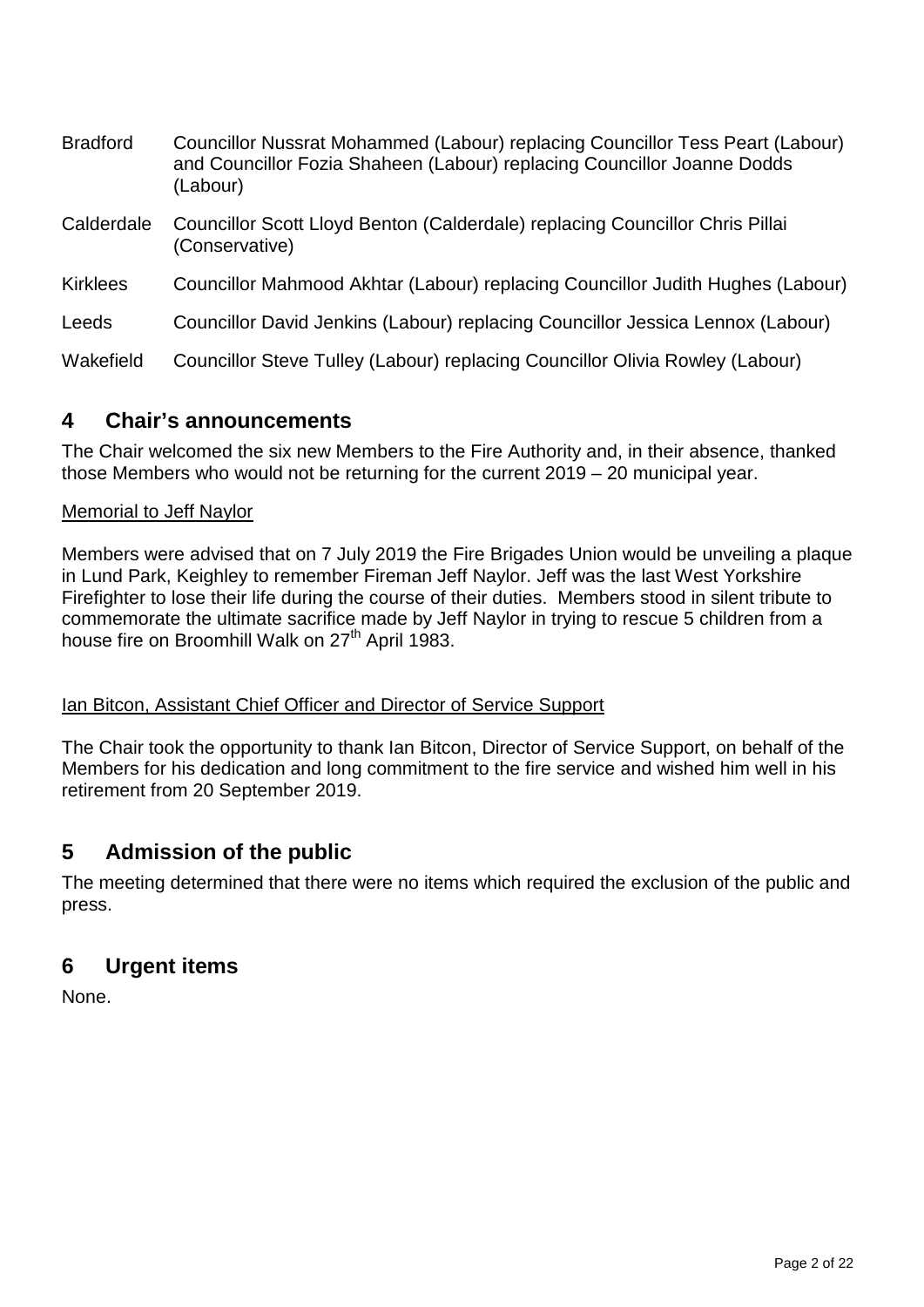## **7 Declarations of interest**

There were no declarations of disclosable pecuniary interest in any matter under discussion at the meeting.

## **8 Committee memberships and appointments 2019 – 20**

Consideration was given to the appointment of Committees, their composition, the allocation of seats between the political groups in accordance with the principles contained within Part 1 of the Local Government and Housing Act 1989 (as amended) and to the appointment of Members, Chair and Vice chairs to the Authority's Committees.

In addition consideration was given to the membership of the Briefing Groups convened prior to formal meetings of the principal Committees and of the Authority itself.

#### **RESOLVED**

a) That, in accordance with the principles of determination set out in Sections 15 and 16 of the Local Government and Housing Act 1989 (as modified) the allocation of Committee seats between the political groups be as follows;

| <b>Ordinary seats</b>   | 45 |
|-------------------------|----|
| Labour                  | 29 |
| Conservative            | 12 |
| <b>Liberal Democrat</b> | 4  |

and;

That the allocation of committee memberships and substitute memberships for 2019 – 20 be approved as detailed at Annex A to these Minutes;

b) That appointments to the positions of Chair and Vice chair of the respective Committees be as follows;

| <b>Committee</b>                           | <b>Chair</b><br>Councillor | <b>Vice chair</b><br>Councillor |
|--------------------------------------------|----------------------------|---------------------------------|
| <b>Executive</b><br><b>Audit Committee</b> | O'Donovan<br>Grahame       | Austin<br>Renshaw               |
| <b>Community Safety Committee</b>          | Almas                      | Pervaiz                         |
| <b>Finance and Resources Committee</b>     | Tait                       | Tulley                          |
| <b>Human Resources Committee</b>           | Wenham                     | Fenton-Glynn                    |

and;

c) That the appointments to the membership of the Briefing Groups be as detailed at Annex A to these Minutes.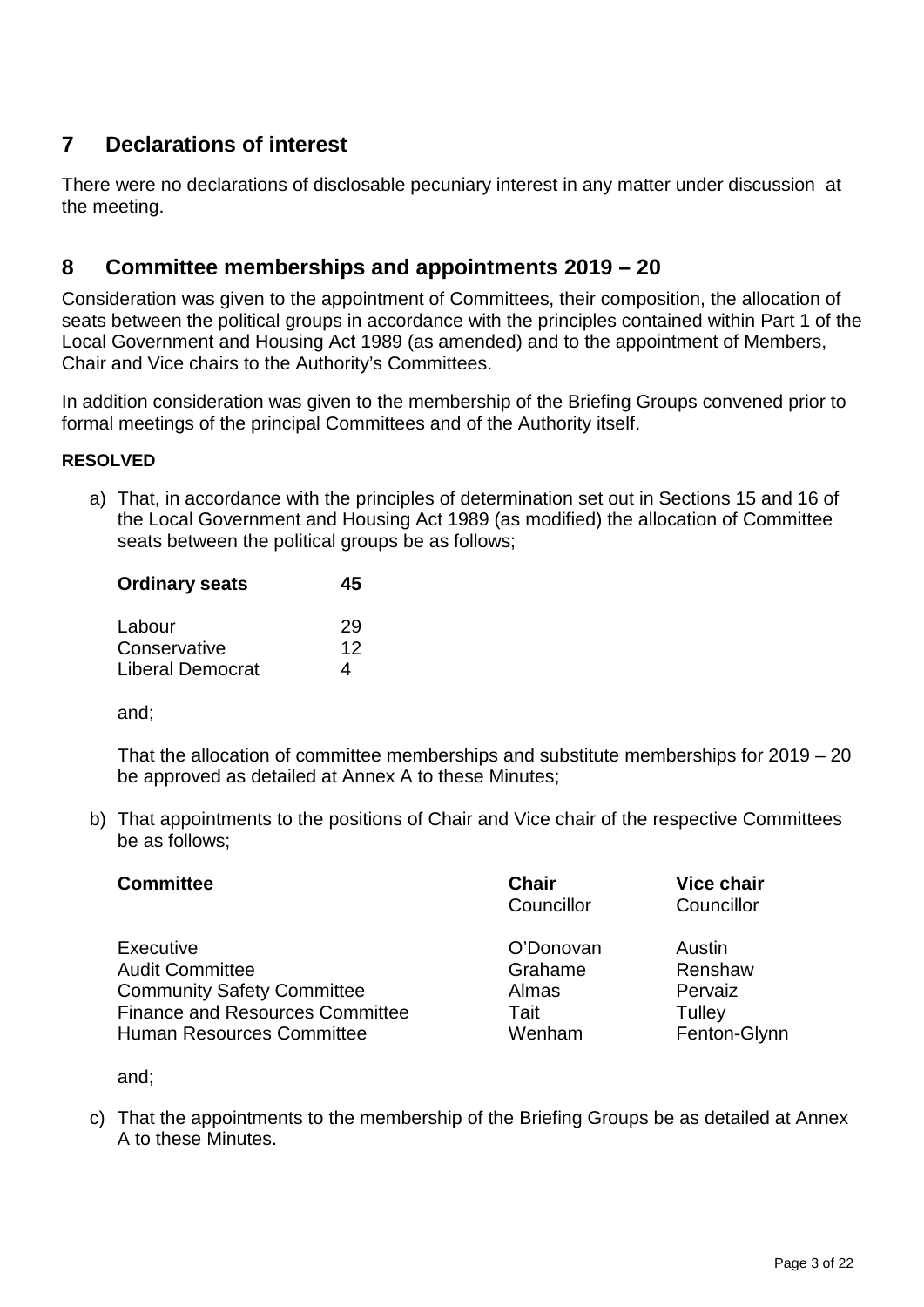## **9 Nomination of Members to answer questions at meetings of constituent authorities and of District Community Safety leader representatives 2019 – 20**

#### **RESOLVED**

a) That the Members be nominated as required by the Local Government Act 1985 to answer questions within their individual Council on the discharge of functions etc by this Authority as follows;

| <b>Councillor A Tait</b><br><b>Bradford</b>    |  |
|------------------------------------------------|--|
| Calderdale<br><b>Councillor J Fenton-Glynn</b> |  |
| Councillor D O'Donovan<br><b>Kirklees</b>      |  |
| <b>Councillor G Almas</b><br>Leeds             |  |
| Wakefield<br><b>Councillor S Tulley</b>        |  |

and;

b) That the Members approved at a) above be approved as District Community Safety Lead representatives in their respective Districts 2019 – 20.

### **10 Appointment of Member Champions 2018 – 19**

Consideration was given to a report of the Chief Legal and Governance Officer which sought the appointment of relevant Member champions for 2019 – 20.

#### **RESOLVED**

That Councillor D O'Donovan be appointed Member champion for mental health for 2019 – 20.

### **11 Representation on Outside Bodies 2019 – 20**

Members considered the appointment of representatives to serve on the Local Government Association and other outside bodies for the year 2019 – 20.

#### **RESOLVED**

That the following appointments be made for 2019 – 20;

| <b>LGA General Assembly</b> | - Chair, Councillors T Austin, S Tulley and P Harrand (or their<br>nominated representatives) |
|-----------------------------|-----------------------------------------------------------------------------------------------|
| <b>LGA Fire Commission</b>  | - Chair and Councillor P Harrand (or their nominated<br>representatives)                      |

Yorkshire and Humber (Local Authorities) Employers' Association

Councillor A Wenham (or her nominee)

Yorkshire Purchasing Organisation Management Committee

- Councillor S Tulley (or his nominee)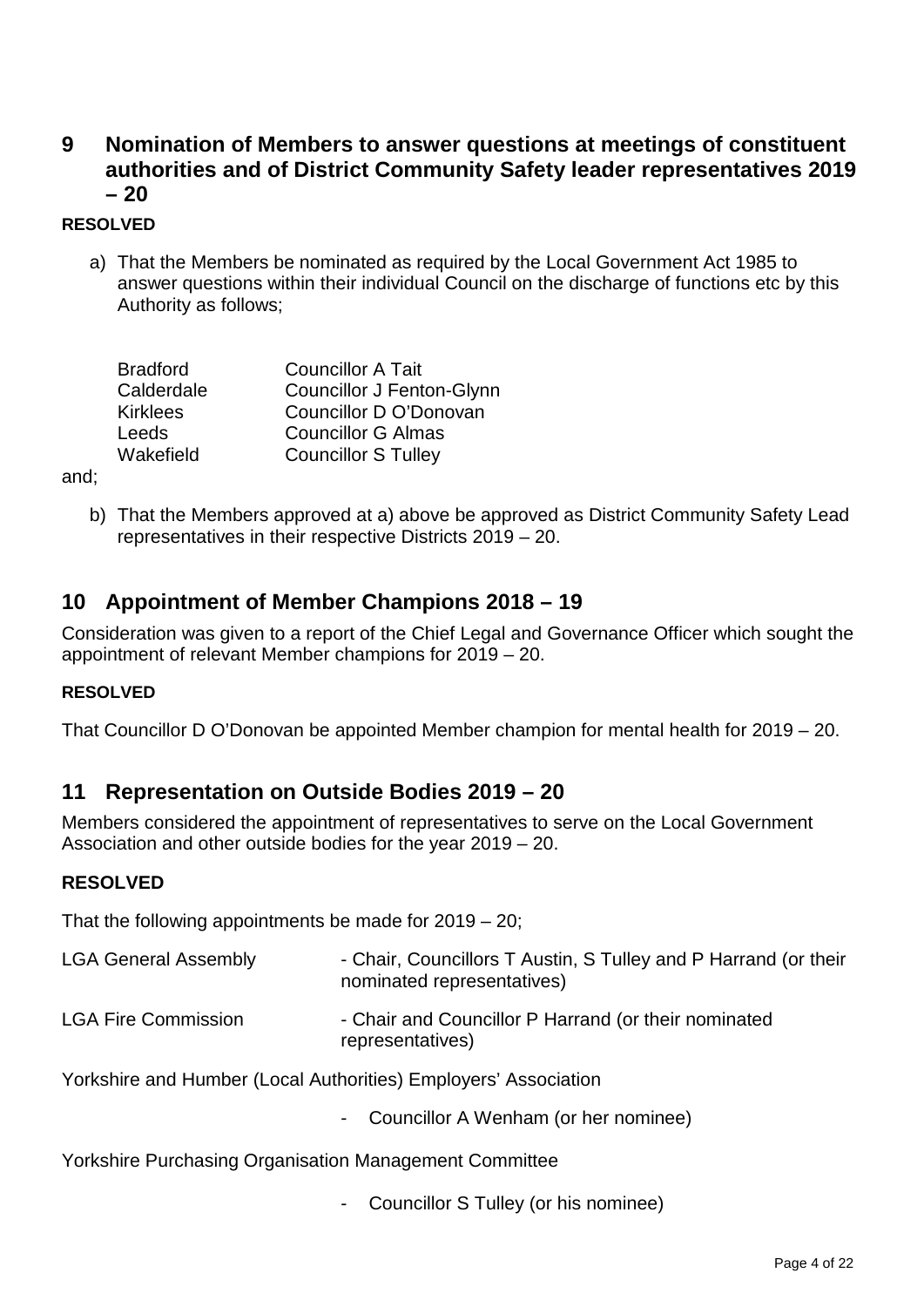West Yorkshire Police and Crime Commissioner's Partnership Executive Group

Chair (or his nominee)

Tri-Service Collaboration Board - Chair (or his nominee)

## **12 Minutes of the last meeting**

#### **RESOLVED**

a) That the calendar of meetings 2019 / 2020 be revised (Min no. 73 refers) to reflect a change in date for the Annual meeting which was now to be held on Thursday 25 June 2020 as detailed at Annex B

b) That, subsequent upon the revision at a) above, the Minutes of the Authority at a meeting held on 21 February 2019 be signed by the Chair as a correct record.

## **13 Minutes of the Community Safety Committee**

#### **RESOLVED**

That the Minutes of the Community Safety Committee at a meeting held on 29 March 2019 be received.

## **14 Minutes of the Human Resources Committee**

### **RESOLVED**

That the Minutes of the Human Resources Committee at a meeting held on 5 April 2019 be received.

#### **15 Minutes of the Finance and Resources Committee RESOLVED**

That the Minutes of the Finance and Resources Committee at a meeting held on 12 April 2019 be received.

## **16 Minutes of the Audit Committee**

### **RESOLVED**

That the Minutes of the Audit Committee at a meeting held on 26 April 2019 be received.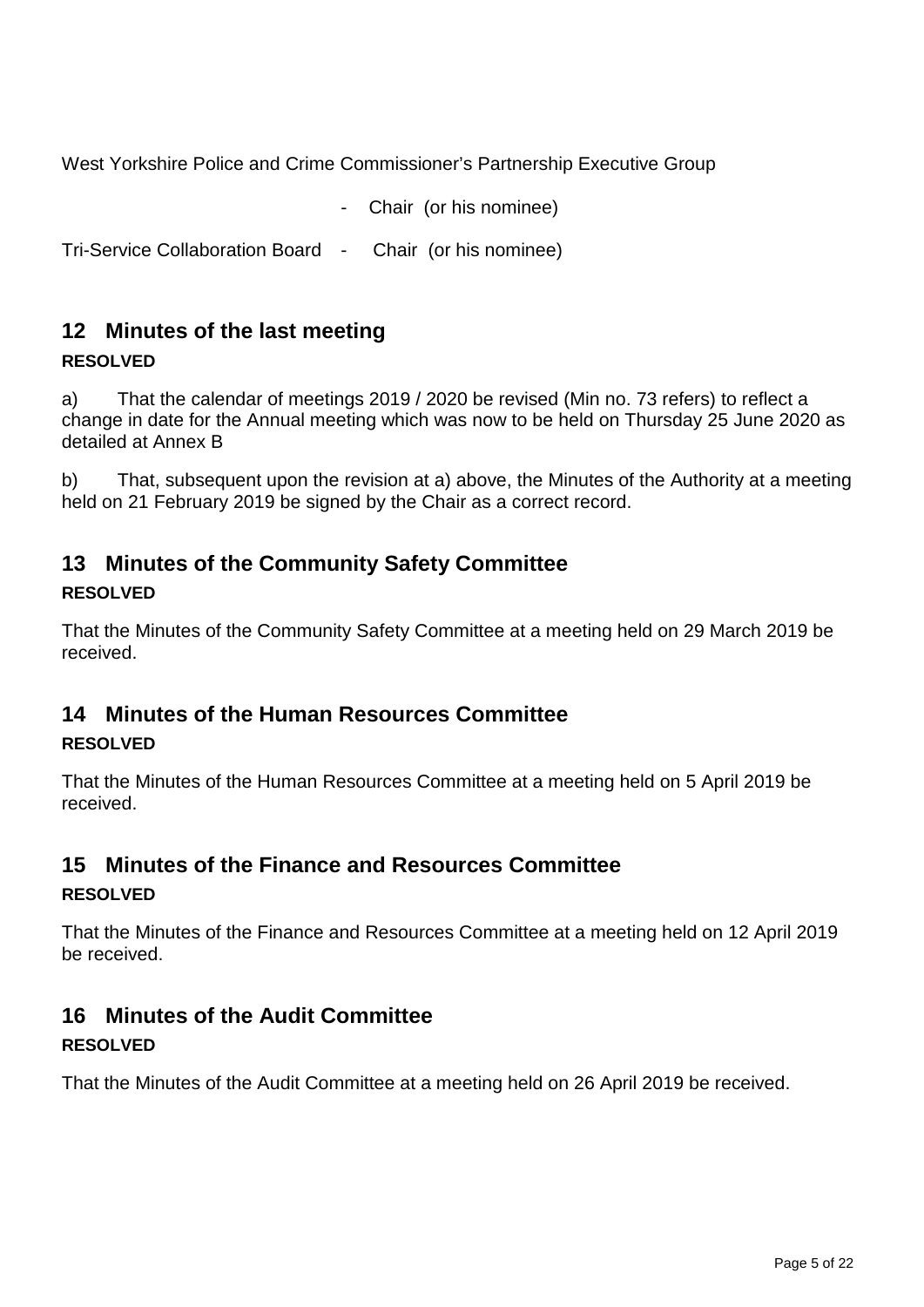## **17 Minutes of the Executive Committee**

### **RESOLVED**

That the Minutes of the Executive Committee at meetings held on 26 April and 21 May 2019 be received.

## **18 Minutes of an extraordinary meeting of the Local Pension Board**

#### **RESOLVED**

That the Minutes of an extraordinary meeting of the Local Pension Board held on 18 April 2019 be received.

## **19 Minutes of the Local Government Association**

#### **RESOLVED**

That the Minutes of the Fire Commission held on 12 October 2018 and the Fire Services Management Committee at meetings held on 25 January and 11 March 2019 be noted.

## **20 Minutes of the Tri-service Collaboration Board**

#### **RESOLVED**

That the Minutes of the Tri-service Collaboration Board at a meeting held on 3 August 2018 be noted.

## **21 Authority Constitution – review**

The Chief Legal and Governance Officer submitted a report which invited Members to consider a number of proposed amendments to the Constitution including a new set of Part 4 - Contract Standing Orders and revised Financial Regulations to reflect the new procurement / contract award procedures to be introduced following a review undertaken by an external consultant subsequent upon a decision by the Authority's Executive Committee.

It was proposed that new competition threshold levels be introduced together with a formal list of officers authorised to deal with contract awards. Competition requirements for obtaining three quotations would be reduced from £12,000 to £5,000 and responsibility for tenders above £75,000 would be centralised into central procurement to improve consistency. The requirement for the Chief Fire Officer and Chief Executive to countersign high value contracts was also proposed to be changed to the Chief Finance and Procurement Officer.

Members were further advised that the changes to the Financial Regulations were consequent to the introduction of new Contract Standing Orders. It was reported that there were also a number of "tidy up" amendments.

Members were assured that the new provisions would be monitored to ensure they remained appropriate to meet business needs. Members were also advised that whilst the Authority considered Social Value implications as appropriate, the golden thread of procurement practice was to ensure it delivered Best Value for the Authority.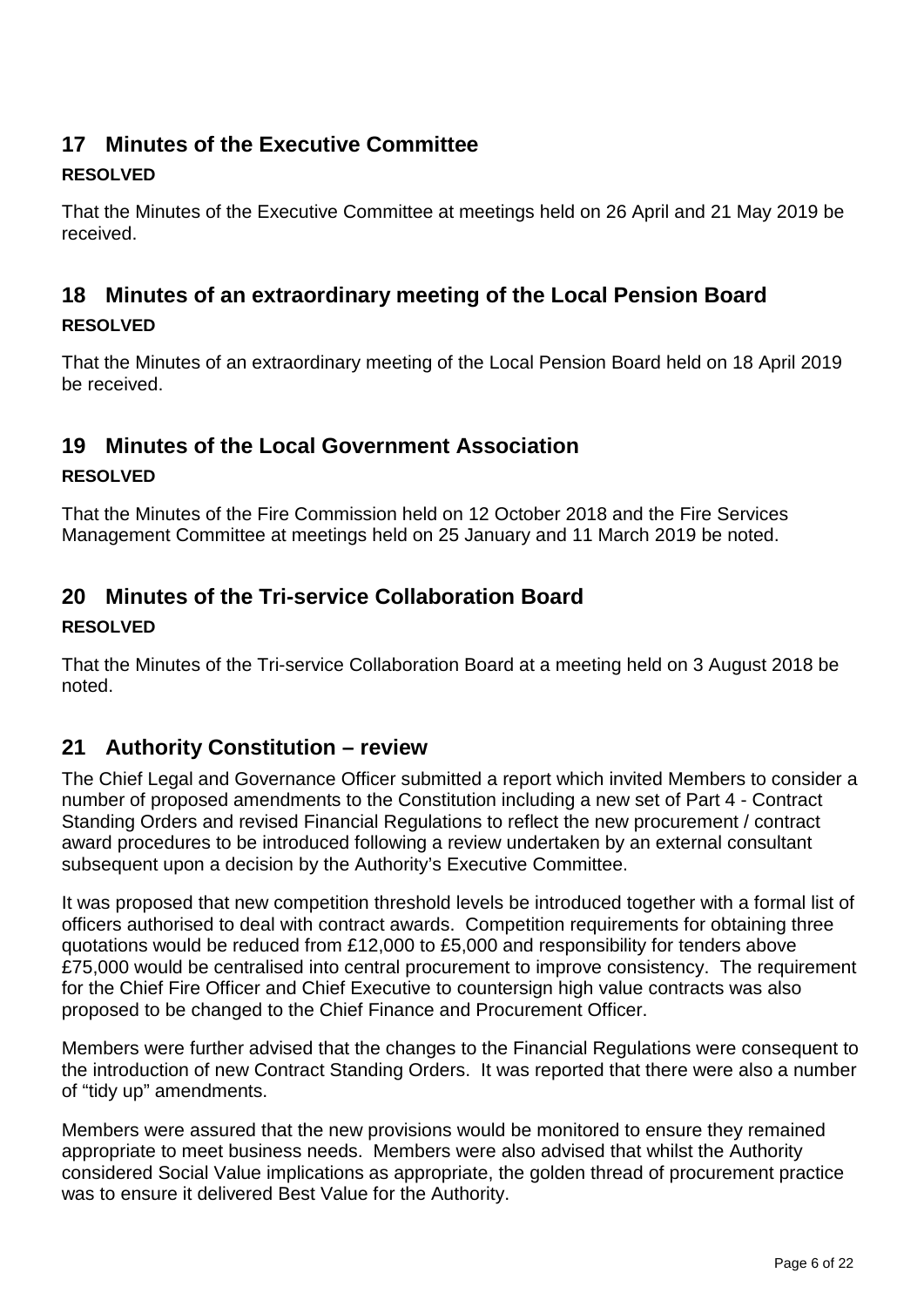#### **RESOLVED**

That approval be given to the changes in the Constitution as detailed above and in the report now submitted.

### **22 Performance Management report**

Consideration was given to a report of the Chief Legal and Governance Officer which advised of the Authority's performance against key performance indicators for the period 1 April 2018 – 31 March 2019.

Members commented on the following issues;

- Secondary arson figures correlation with weather patterns and geographically localised nature of the incidents
- The impact of climate change on service delivery
- Referrals to partner agencies and impact of the General Data Protection Regulations (GDPR)
- Firesetters and youth intervention

#### **RESOLVED**

a) That the report be noted;

b) That a report be submitted to a future meeting about the impact of climate change on West Yorkshire Fire and Rescue Service, including partnership working on the issue with the five West Yorkshire District Councils ; and

c) That it be noted that a new format for the presentation of Performance Management figures to Members was being considered for submission to Members in due course.

### **23 Corporate Health report 2018 - 19**

Members received a report which provided an annual update relating of the corporate health of the Authority incorporating annual statistics for;

- compliments and complaints (271 compliments and 55 complaints)
- performance against a selection of efficiency and effectiveness criteria
- customer service excellence (full compliance in all criteria)
- complaints to the ombudsman (nil return), and
- whistleblowing complaints (nil return)

Members were further advised that no applications had been made under the Regulation of the Investigatory Powers Act (RIPA) 2000 and that, due to its limited use nationally, the requirement for Fire and Rescue Services to report upon its use would shortly be removed by the Investigatory Powers Commissioner. No further reports on RIPA would be submitted to the Fire Authority.

#### **RESOLVED**

a) That the report be noted;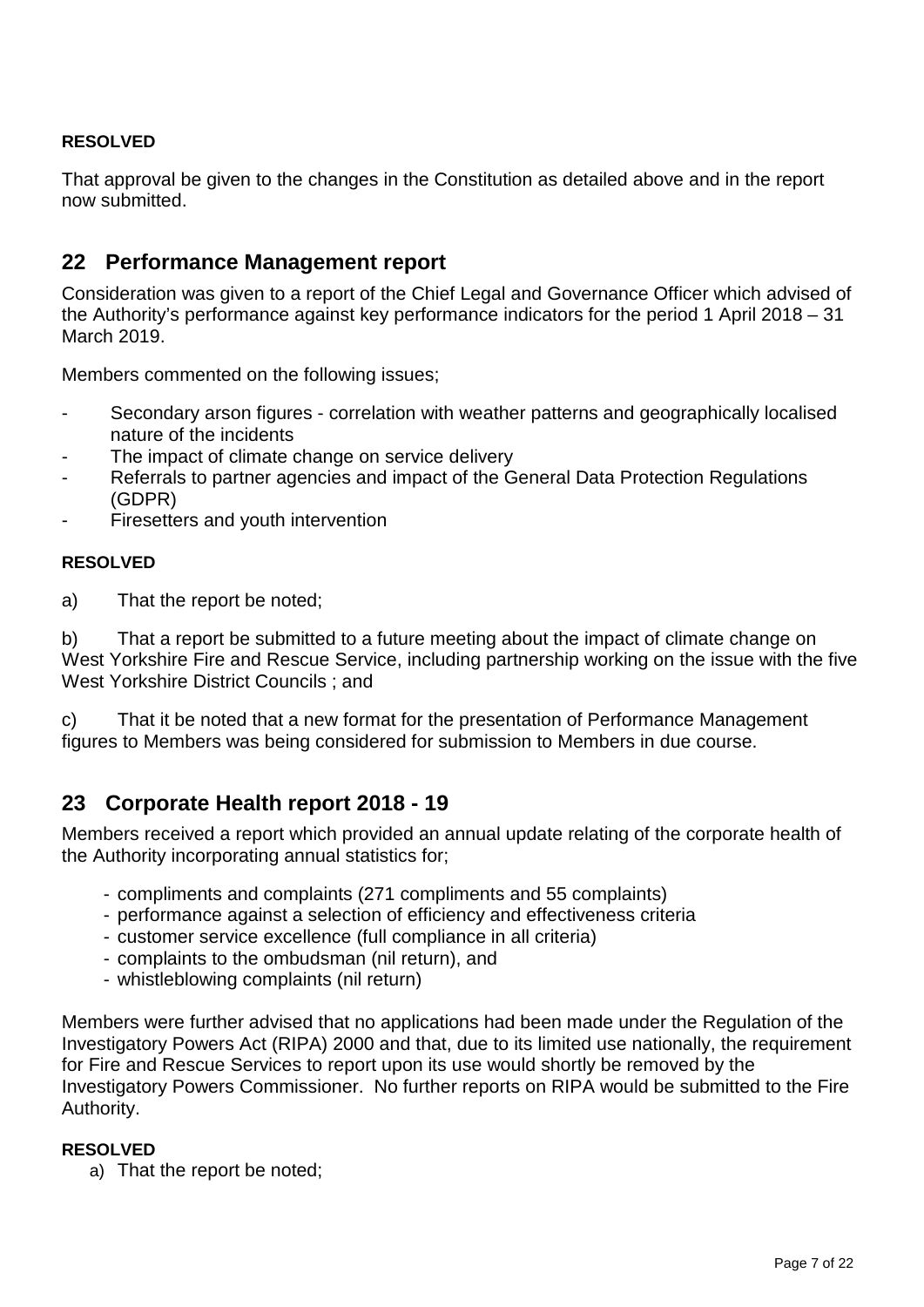b) That the RIPA Policy (Regulations of Investigatory Powers Act 2000) and procedures be approved; and

c) That Members be reassured that individual staff members, who were the subject of specific compliments, be advised of the fact at the earliest opportunity.

### **24 Service Plan Action Plan 2018 – 19 update**

The Chief Legal and Governance Officer submitted a report which updated Members of the progress on the Service Plan Action Plan 2018 – 19.

Members were advised that the Action Plan 2018 – 19 had been completed and that the Service Plan Action Plan would be replaced in the future by a different reporting mechanism – Programme of Change (Min no. 26 refers).

#### **RESOLVED**

That the report be noted.

### **25 Member support and profile raising**

Consideration was given to a report of the Chief Legal and Governance Officer which sought Members' views on the role of the Fire Authority Member and how this might be supported and enhanced to raise the profile of the Authority within the West Yorkshire community.

Members were requested to complete a questionnaire and return it to the Committee secretariat for consideration.

#### **RESOLVED**

- a) That the report be noted; and
- b) That Members be circulated with an e-version of the questionnaire for completion.

#### **26 Programme of change 2019 – 20**

Members received a report of the Director of Service Support which provided an update on progress in relation to the Programme of Change 2019 – 20 which would replace the Service Plan Action plan reporting (Min no. 24 refers) as agreed at the 21 February 2019 meeting of the Authority.

#### **RESOLVED**

That the report be noted.

**Chair**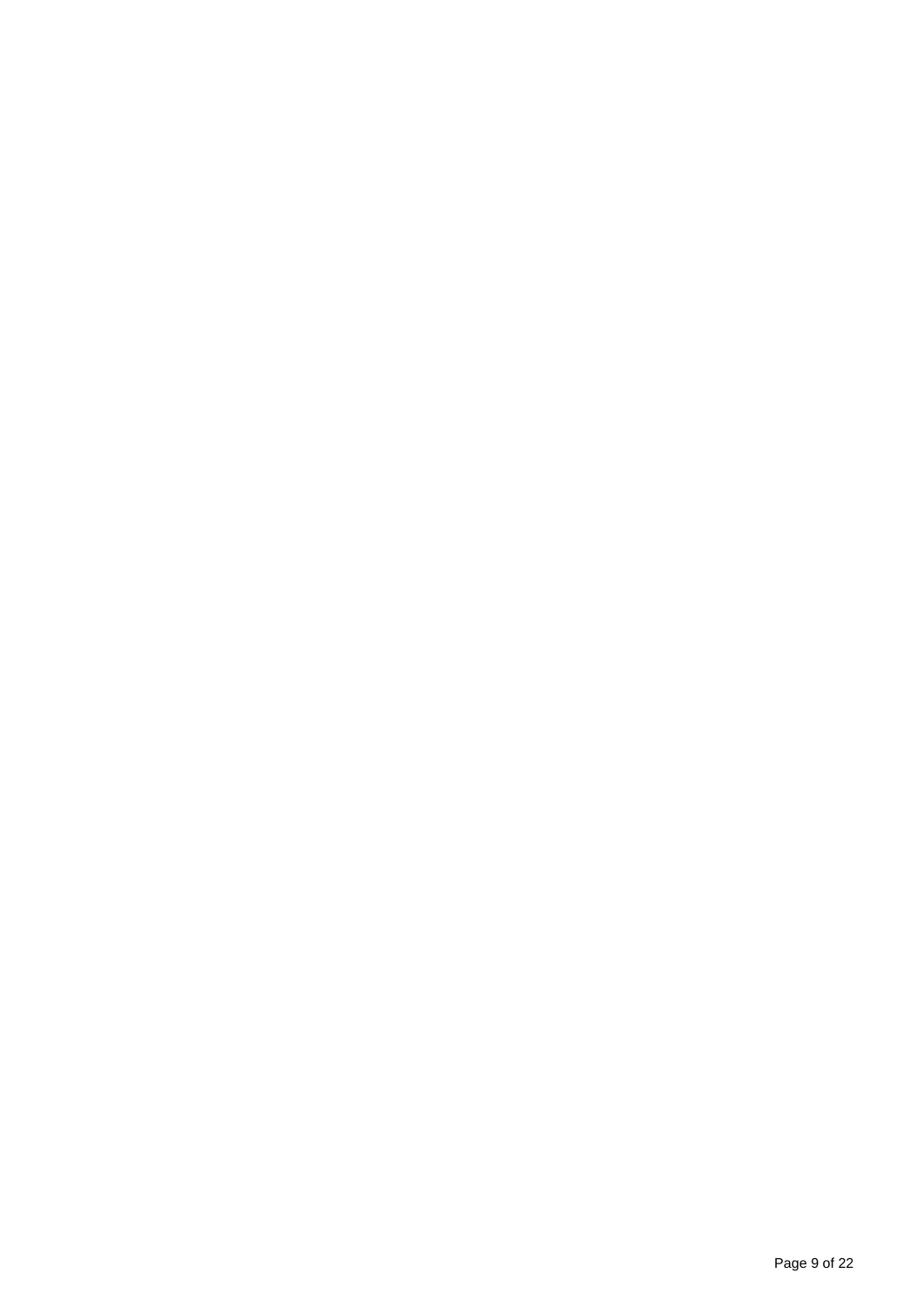**Annex A**

## **WEST YORKSHIRE FIRE AND RESCUE AUTHORITY**

**COMMITTEE MEMBERSHIP 2019 / 20120**

As at 27 June 2019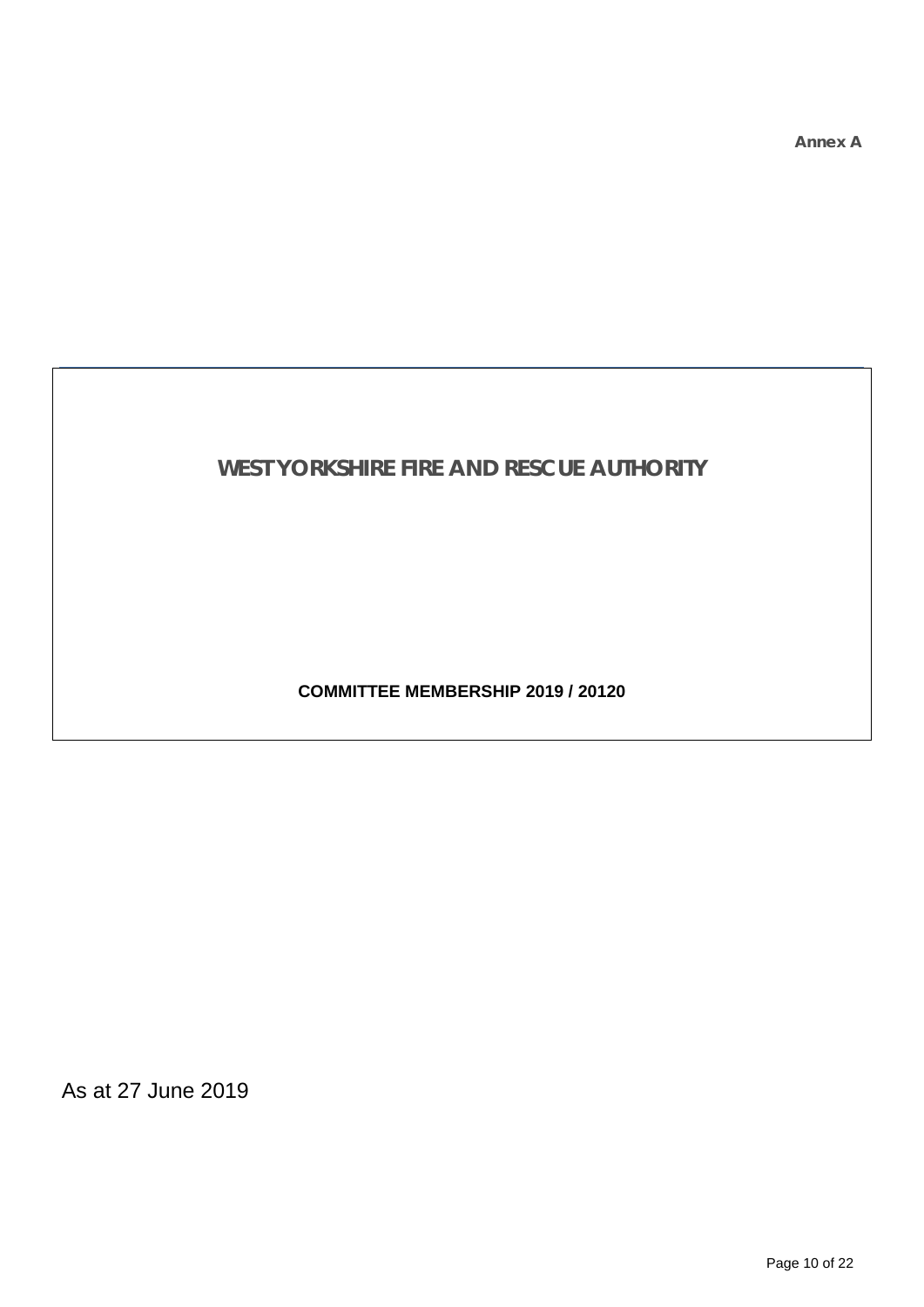## **EXECUTIVE COMMITTEE** (6)

| LABOUR (4)                  | Austin     |         |
|-----------------------------|------------|---------|
|                             | Grahame    |         |
|                             | O'Donovan  | (Chair) |
|                             | Tait       |         |
| <b>CONSERVATIVE (1)</b>     | Harrand    |         |
| <b>LIBERAL DEMOCRAT (1)</b> | Sunderland |         |

#### **SUBSTITUTES**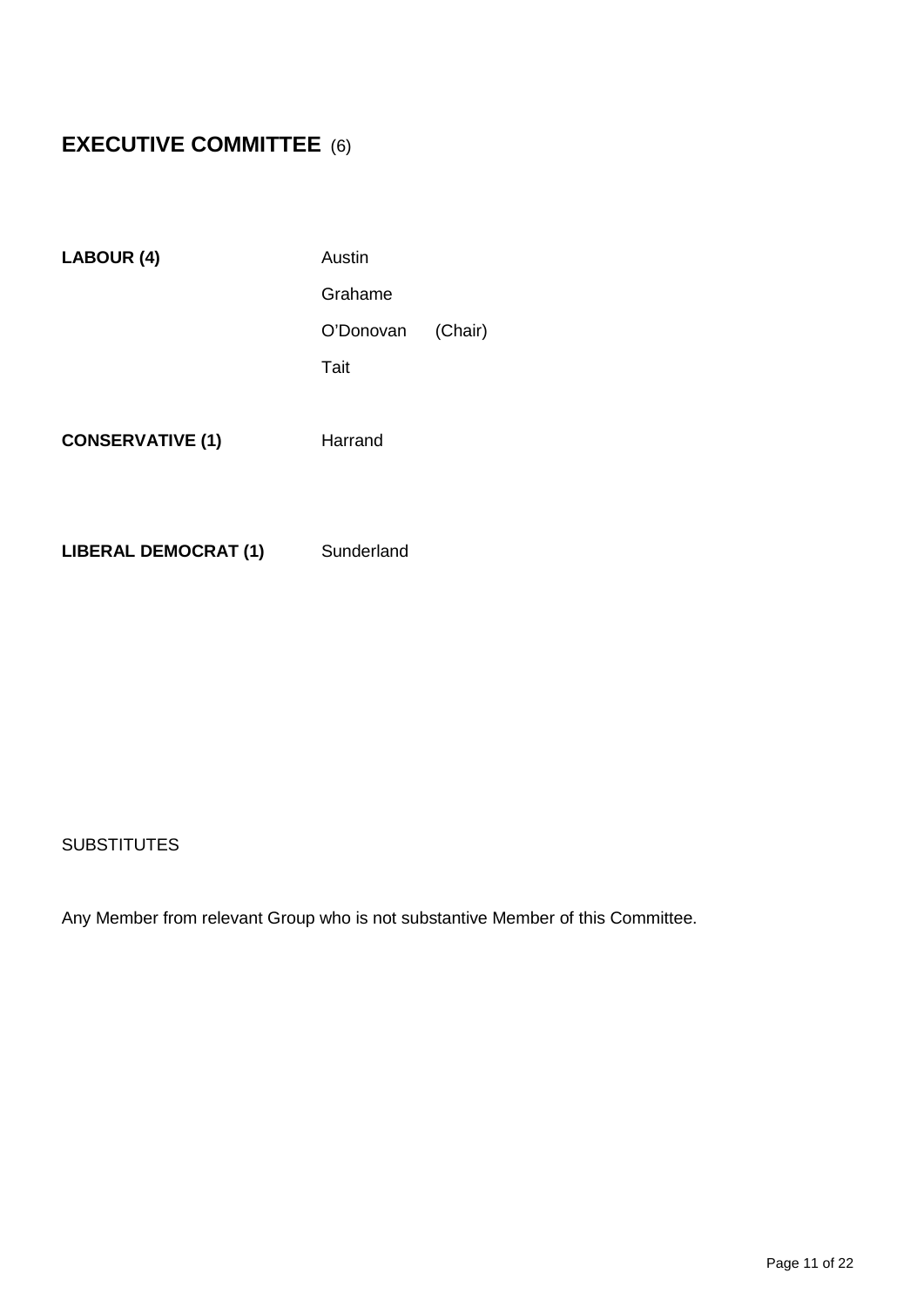## **HUMAN RESOURCES COMMITTEE** (11)

| LABOUR (7)                  | Akhtar         |              |
|-----------------------------|----------------|--------------|
|                             | Fenton-Glynn   | (Vice chair) |
|                             | <b>Jenkins</b> |              |
|                             | Mohammed       |              |
|                             | Shaheen        |              |
|                             | Tulley         |              |
|                             | Wenham         | (Chair)      |
|                             |                |              |
| <b>CONSERVATIVE (3)</b>     | Anderson       |              |
|                             | <b>Benton</b>  |              |
|                             | Hunt           |              |
|                             |                |              |
| <b>LIBERAL DEMOCRAT (1)</b> | Sunderland     |              |

#### **SUBSTITUTES**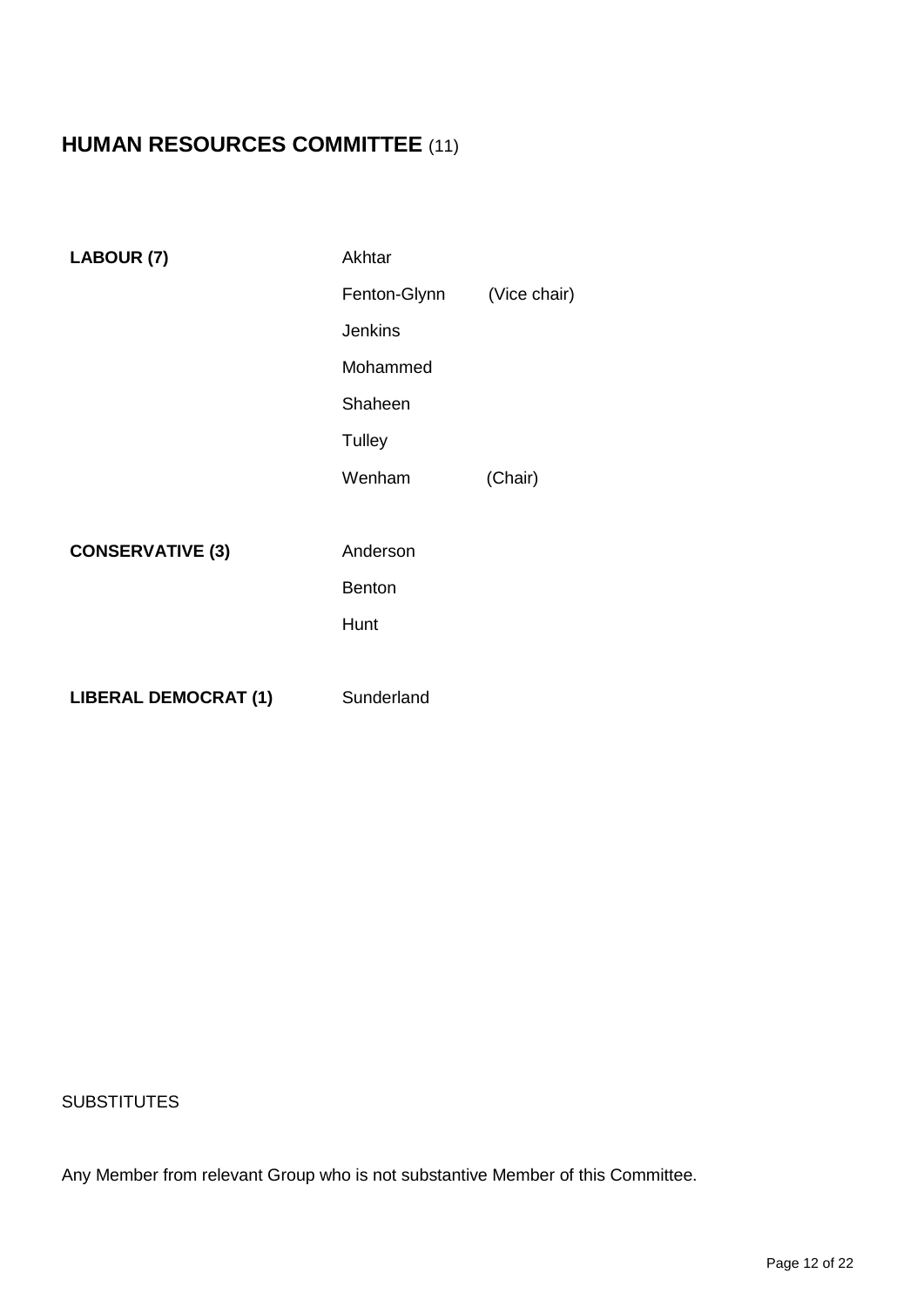## **FINANCE AND RESOURCES COMMITTEE** (11)

| LABOUR (7)                  | Fenton-Glynn |              |
|-----------------------------|--------------|--------------|
|                             | Grahame      |              |
|                             | Mohammed     |              |
|                             | O'Donovan    |              |
|                             | Shaheen      |              |
|                             | Tait         | (Chair)      |
|                             | Tulley       | (Vice chair) |
|                             |              |              |
| <b>CONSERVATIVE (3)</b>     | Anderson     |              |
|                             | Harrand      |              |
|                             | Holmes       |              |
|                             |              |              |
| <b>LIBERAL DEMOCRAT (1)</b> | Downes       |              |

#### **SUBSTITUTES**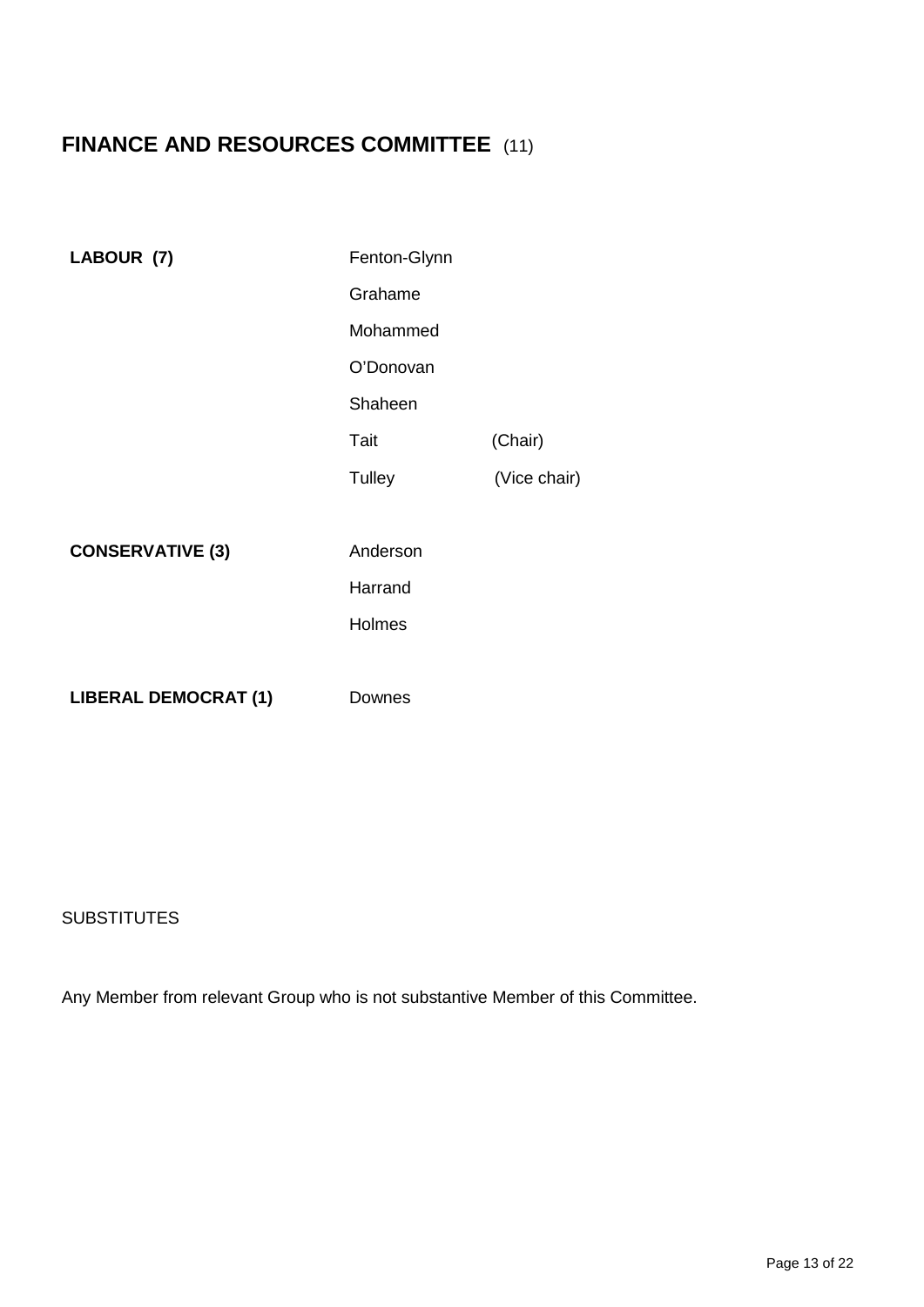## **AUDIT COMMITTEE** (6)

| LABOUR (4) | Almas   |              |
|------------|---------|--------------|
|            | Grahame | (Chair)      |
|            | Pervaiz |              |
|            | Renshaw | (Vice chair) |
|            |         |              |

**CONSERVATIVE (1)** Harrand

**LIBERAL DEMOCRAT (1)** Downes

#### **SUBSTITUTES**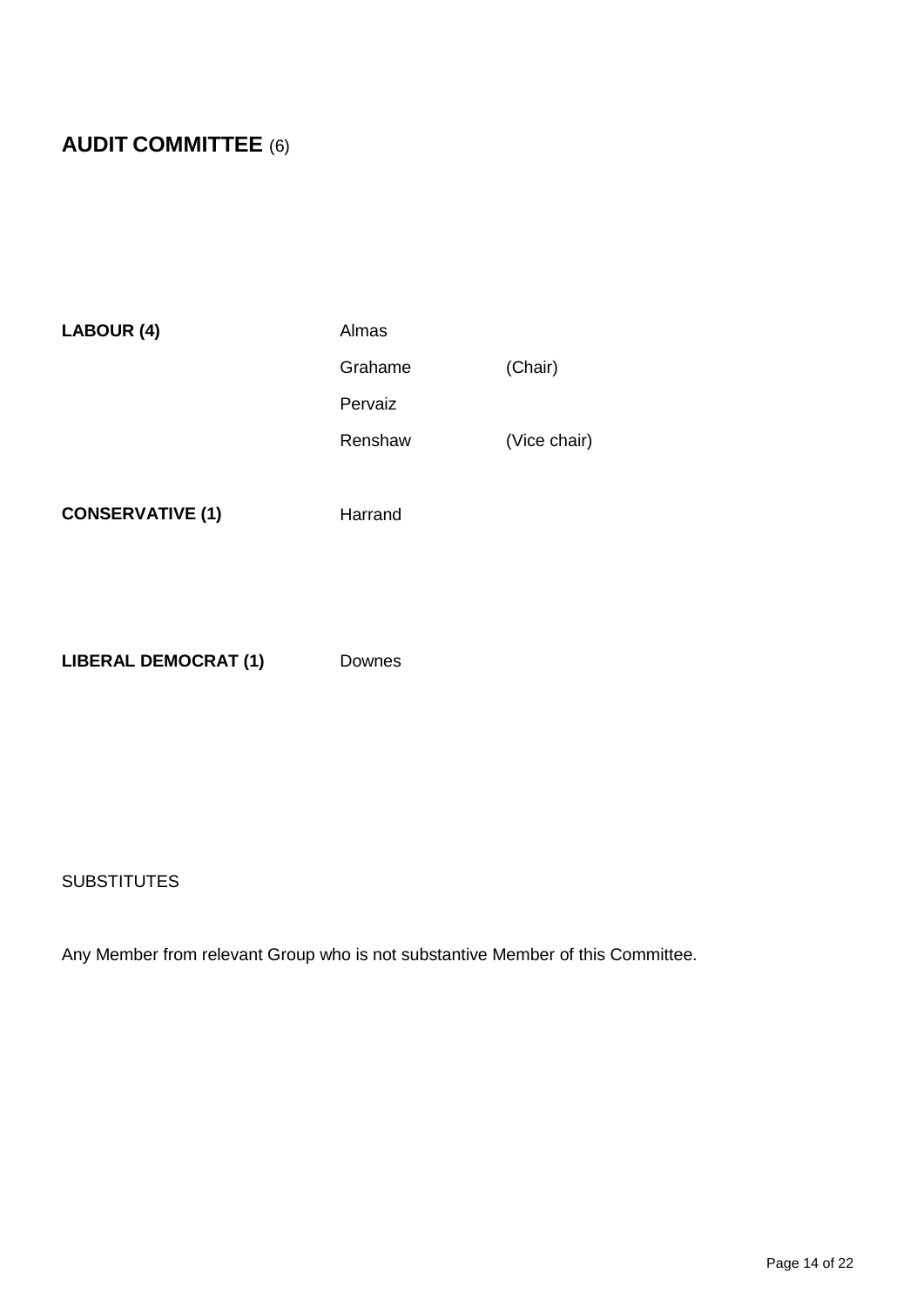## **COMMUNITY SAFETY COMMITTEE** (11)

| LABOUR (7)              | Akhtar         |              |
|-------------------------|----------------|--------------|
|                         | Almas          | (Chair)      |
|                         | Austin         |              |
|                         | <b>Jenkins</b> |              |
|                         | Pervaiz        | (Vice chair) |
|                         | Renshaw        |              |
|                         | Tait           |              |
|                         |                |              |
|                         |                |              |
| <b>CONSERVATIVE (4)</b> | <b>Benton</b>  |              |
|                         | Holmes         |              |
|                         | Hunt           |              |

#### **LIBERAL DEMOCRAT (0)**

#### **SUBSTITUTES**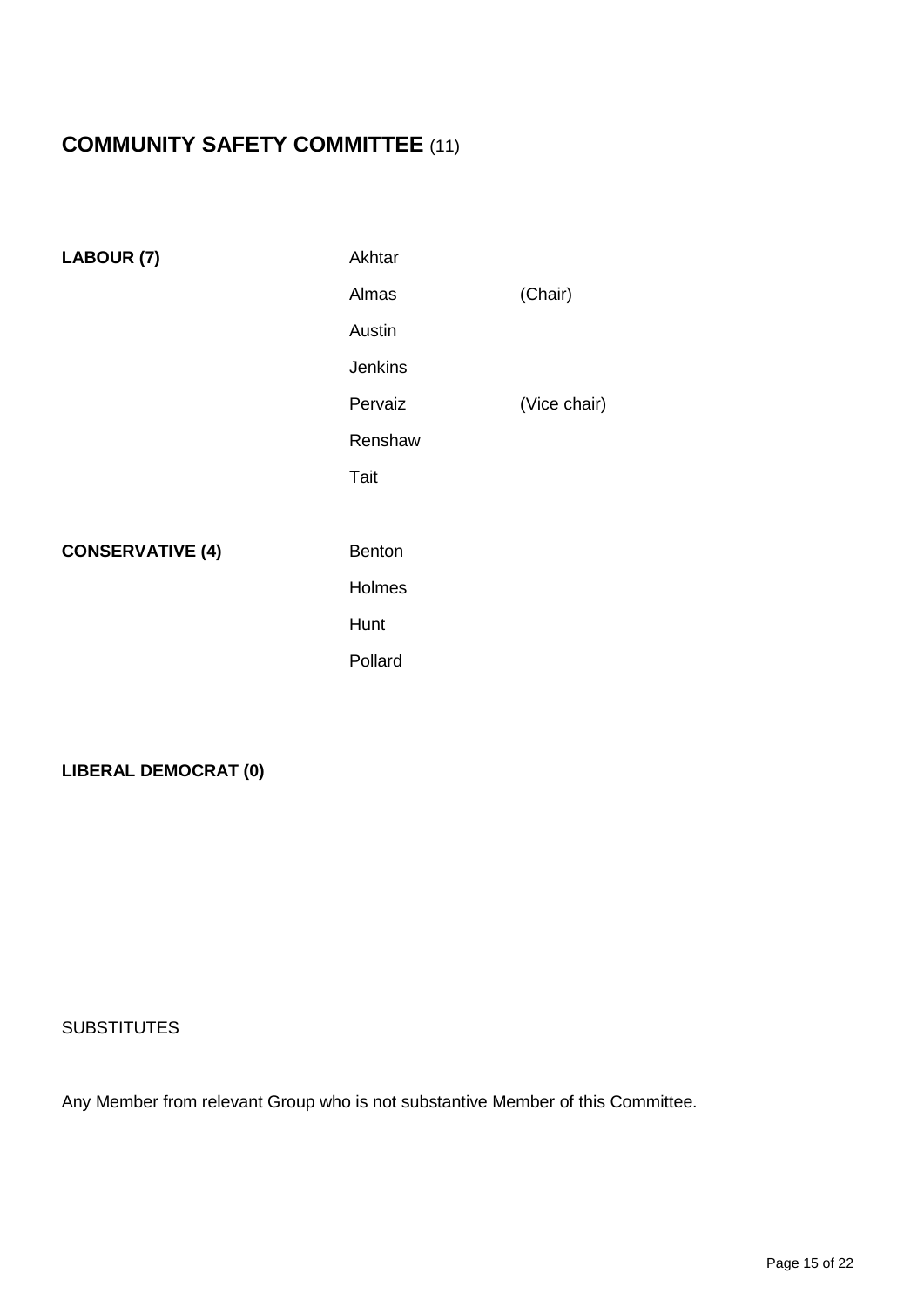## **LOCAL PENSION BOARD** (2 x Employer representatives)

LABOUR (1) Wenham

**CONSERVATIVE (1)** Harrand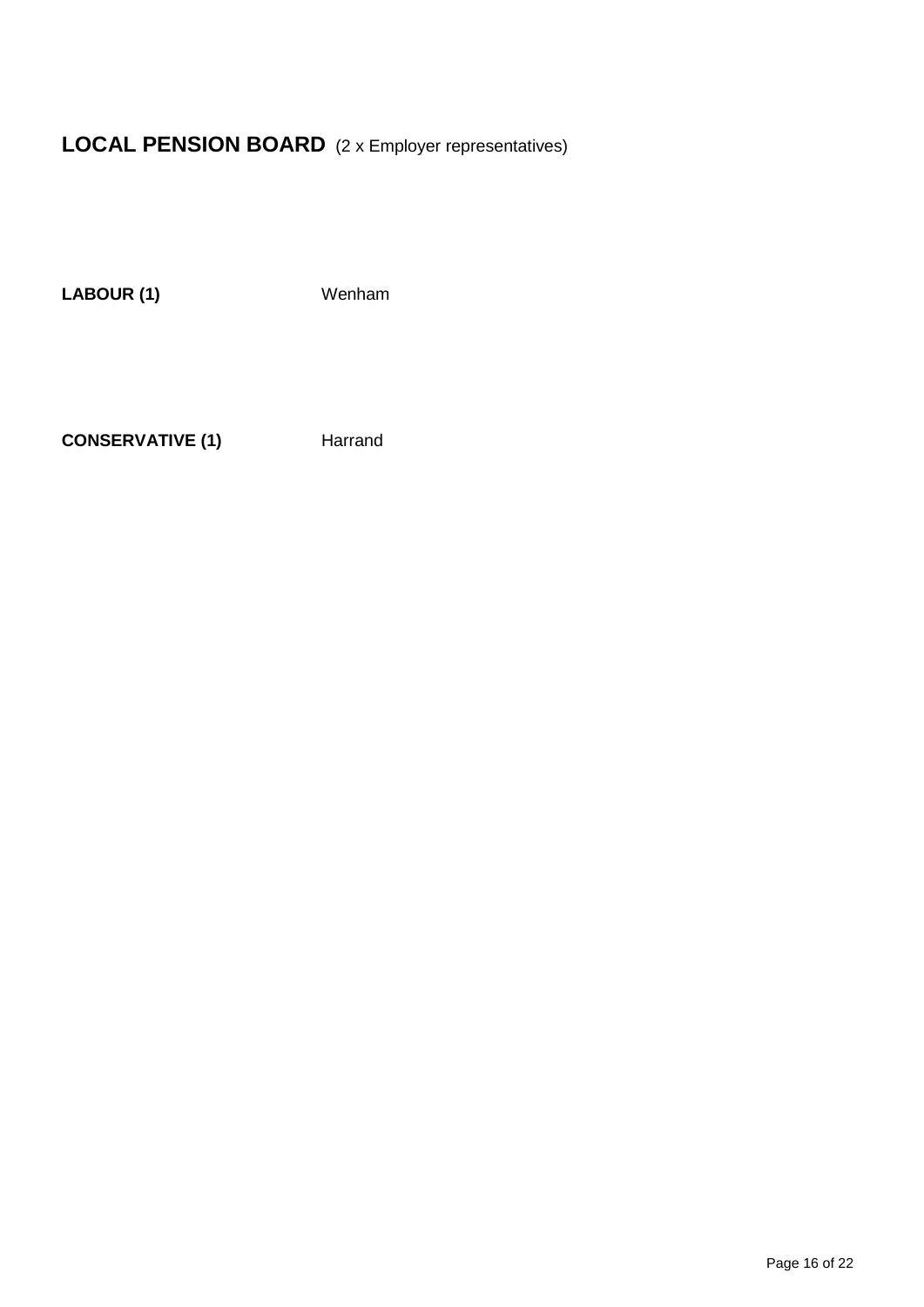## **CONSULTATION AND NEGOTIATION PANEL** (6 )

| LABOUR (4)                  | Austin<br>Grahame<br>O'Donovan<br>Tait |
|-----------------------------|----------------------------------------|
| <b>CONSERVATIVE (1)</b>     | Harrand                                |
| <b>LIBERAL DEMOCRAT (1)</b> | Sunderland                             |

#### **SUBSTITUTES**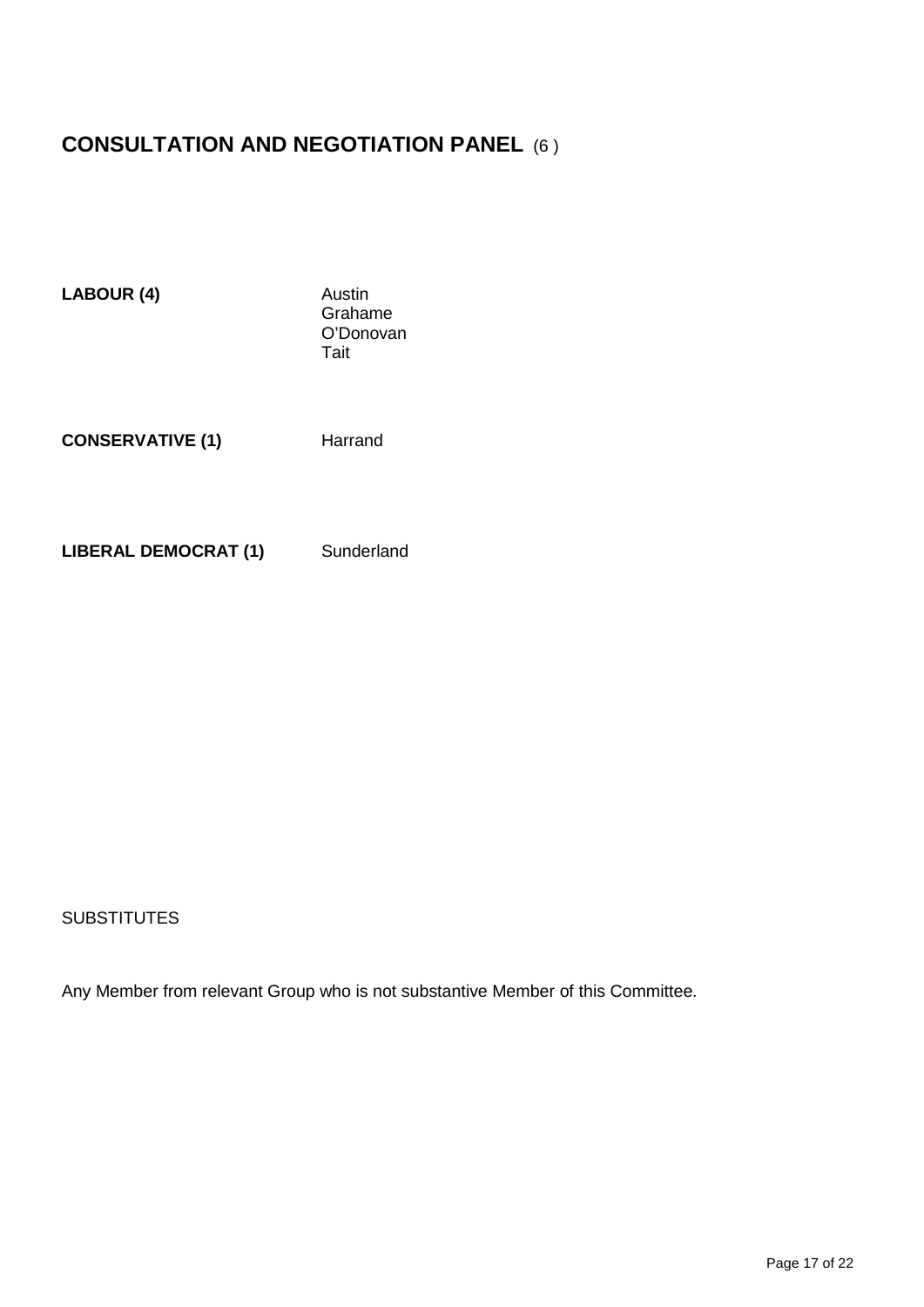### **BRIEFING GROUP ARRANGEMENTS**

**2019 / 2020**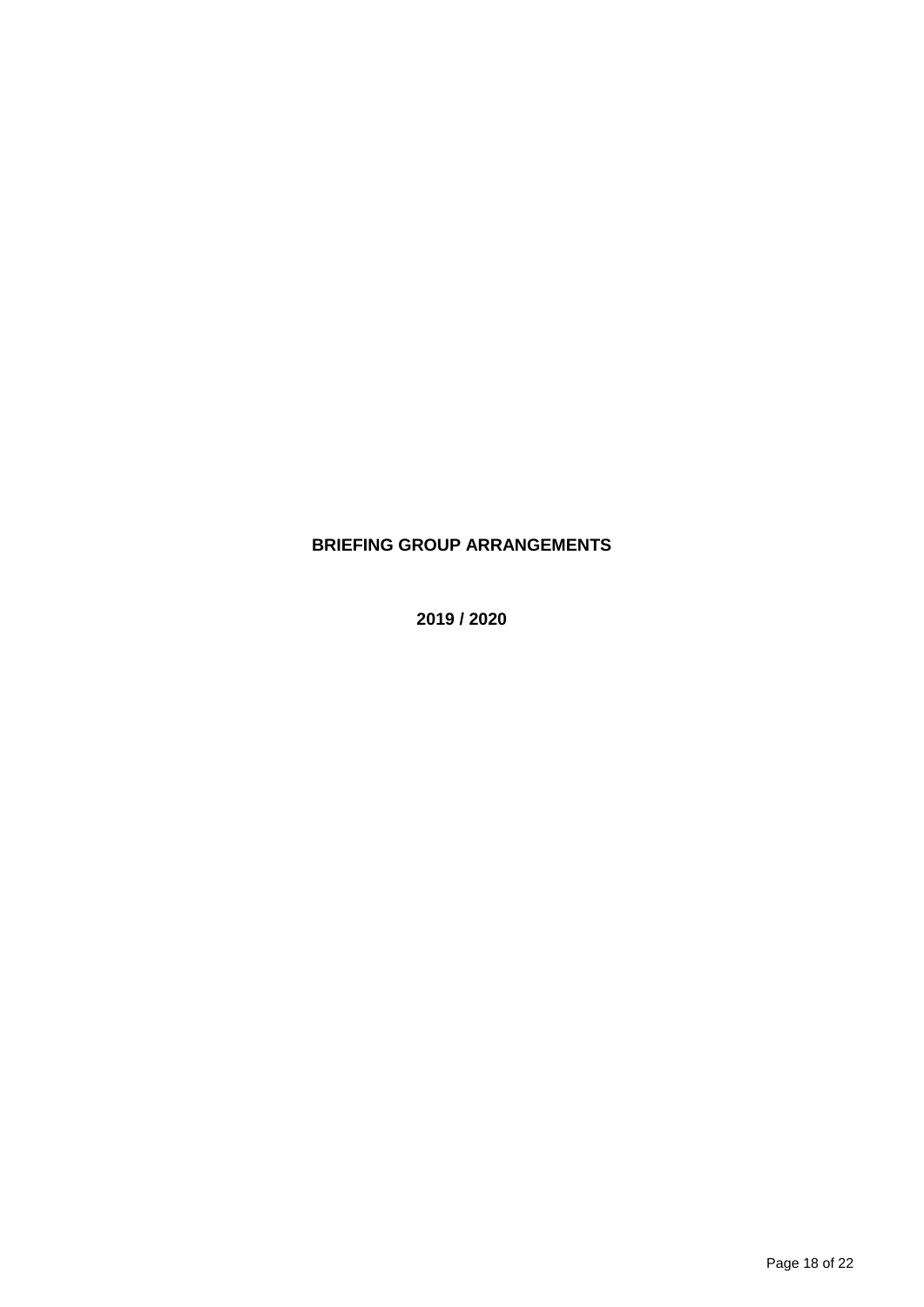| <b>FULL AUTHORITY</b>   |                     |                         |  |  |
|-------------------------|---------------------|-------------------------|--|--|
|                         |                     |                         |  |  |
| <b>Group / Position</b> | <b>Member</b>       | <b>Substitute</b>       |  |  |
|                         |                     |                         |  |  |
| Chair                   | Cllr O'Donovan      | Any Labour Member       |  |  |
|                         |                     |                         |  |  |
| Vice Chair              | <b>Cllr Austin</b>  | Any Labour Member       |  |  |
|                         |                     |                         |  |  |
| Conservative            | <b>Cllr Harrand</b> | Any Conservative Member |  |  |
|                         |                     |                         |  |  |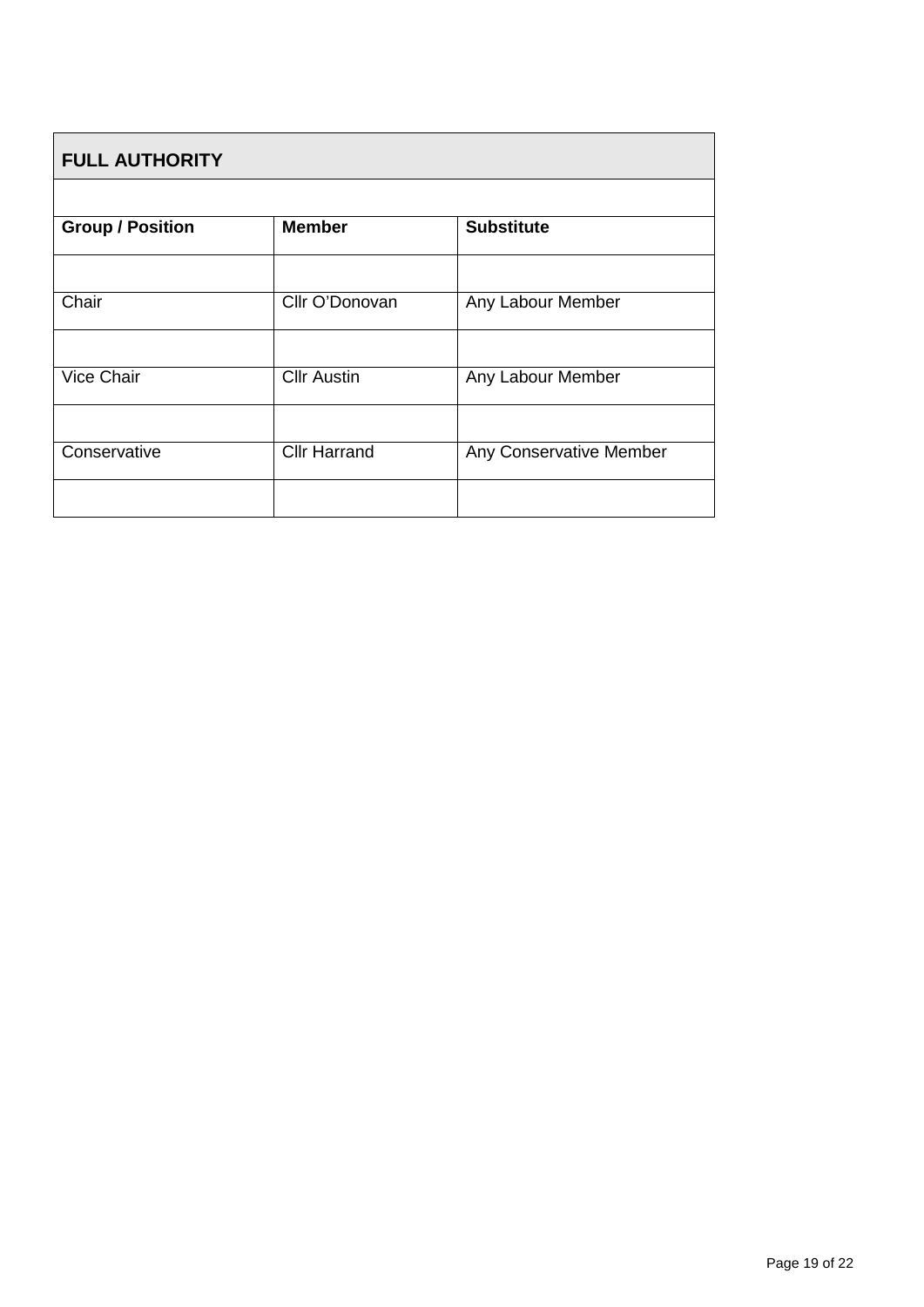| <b>HUMAN RESOURCES COMMITTEE</b> |                                        |                         |  |
|----------------------------------|----------------------------------------|-------------------------|--|
|                                  |                                        |                         |  |
| <b>Group / position</b>          | <b>Member</b>                          | <b>Substitute</b>       |  |
|                                  |                                        |                         |  |
| Chair                            | <b>Cllr Wenham</b>                     | Any Labour Member       |  |
|                                  |                                        |                         |  |
| Vice Chair                       | Cllr Fenton-Glynn                      | Any Labour Member       |  |
|                                  |                                        |                         |  |
| Conservative                     | <b>Cllr Anderson</b>                   | Any Conservative Member |  |
|                                  |                                        |                         |  |
|                                  | <b>FINANCE AND RESOURCES COMMITTEE</b> |                         |  |
|                                  |                                        |                         |  |
| <b>Group / position</b>          | <b>Member</b>                          | <b>Substitute</b>       |  |
|                                  |                                        |                         |  |
| Chair                            | <b>Cllr Tait</b>                       | Any Labour Member       |  |
|                                  |                                        |                         |  |
| Vice Chair                       | <b>Cllr Tulley</b>                     | Any Labour Member       |  |
|                                  |                                        |                         |  |
| Conservative                     | <b>Cllr Holmes</b>                     | Any Conservative Member |  |
|                                  |                                        |                         |  |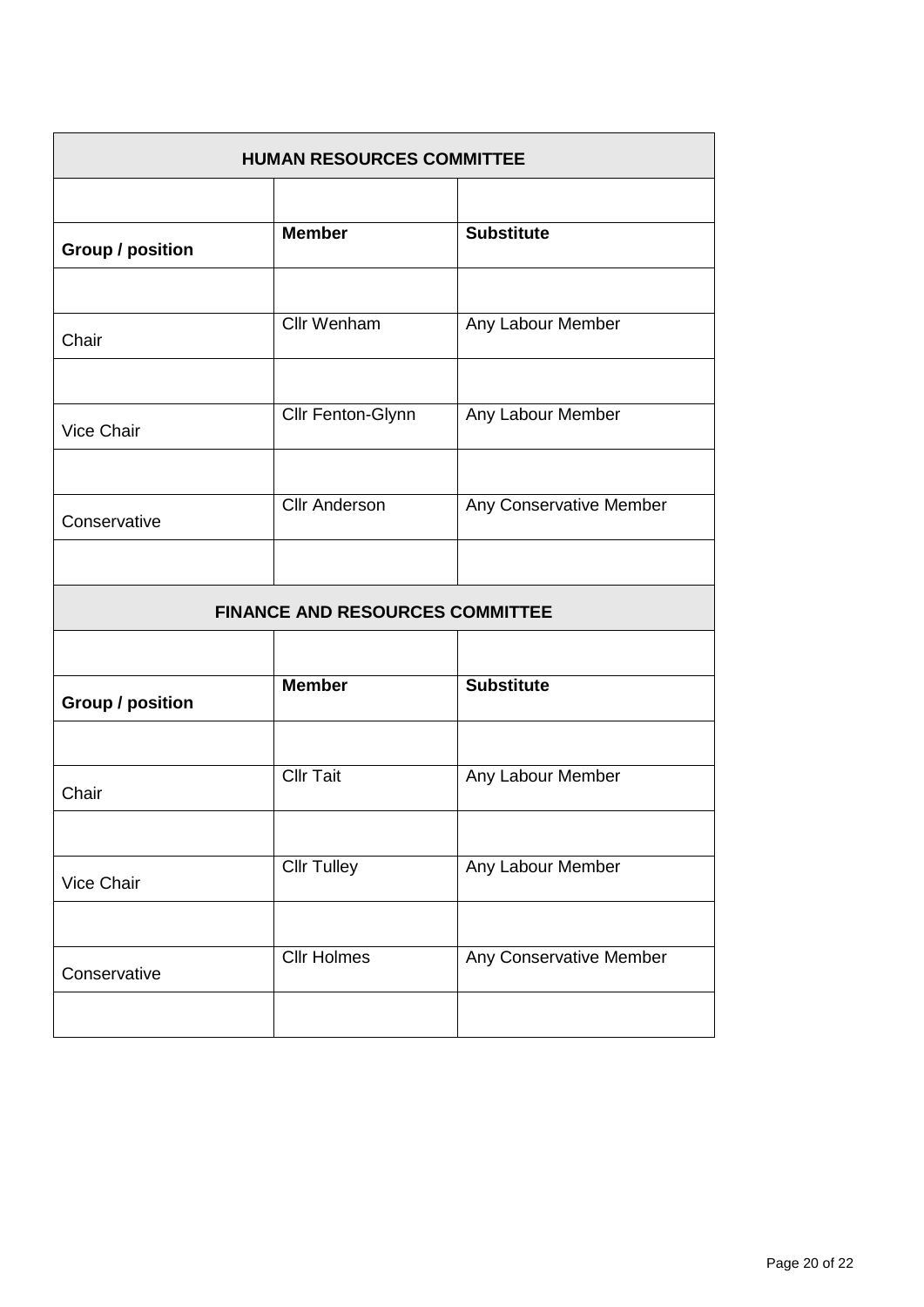| <b>AUDIT COMMITTEE</b>  |                                   |                         |  |
|-------------------------|-----------------------------------|-------------------------|--|
|                         |                                   |                         |  |
| <b>Group / position</b> | <b>Member</b>                     | <b>Substitute</b>       |  |
|                         |                                   |                         |  |
| Chair                   | <b>Cllr Grahame</b>               | Any Labour Member       |  |
|                         |                                   |                         |  |
| Vice Chair              | <b>Cllr Renshaw</b>               | Any Labour Member       |  |
|                         |                                   |                         |  |
| Conservative            | <b>Cllr Harrand</b>               | Any Conservative Member |  |
|                         |                                   |                         |  |
|                         | <b>COMMUNITY SAFETY COMMITTEE</b> |                         |  |
|                         |                                   |                         |  |
| <b>Group / position</b> | <b>Member</b>                     | <b>Substitute</b>       |  |
|                         |                                   |                         |  |
| Chair                   | <b>Cllr Almas</b>                 | Any Labour Member       |  |
|                         |                                   |                         |  |
| Vice chair              | <b>Cllr Pervaiz</b>               | Any Labour Member       |  |
|                         |                                   |                         |  |
| Conservative            | <b>Cllr Pollard</b>               | Any Conservative Member |  |
|                         |                                   |                         |  |